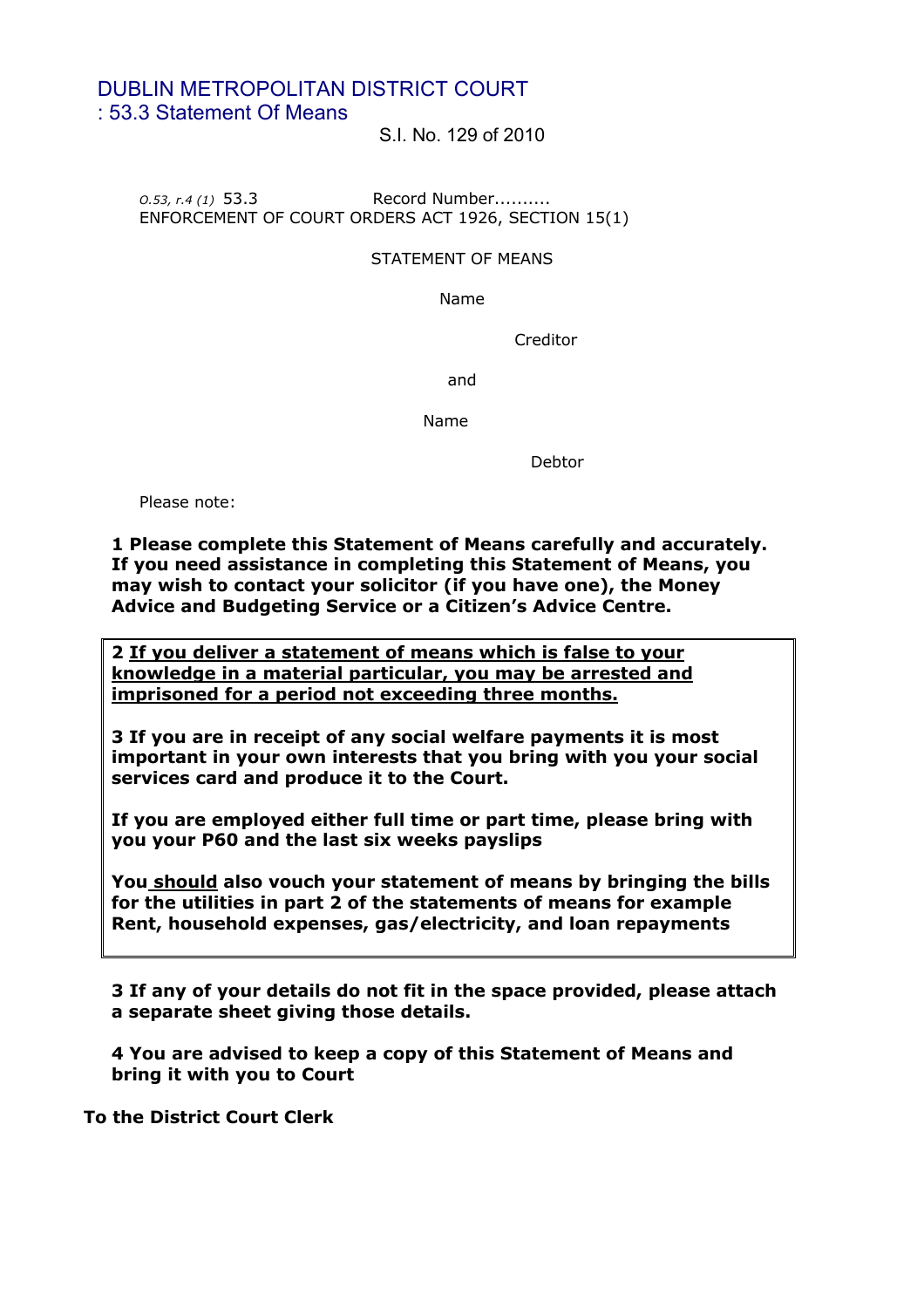### **At Dublin District Court, Dolphin House, East Essex Street, Dublin 2**

## **As required by the summons served on me in the above-named proceedings, I now lodge the following statement of my means.**

|                                                                                                                                                                                                                                                       | €                | €              |
|-------------------------------------------------------------------------------------------------------------------------------------------------------------------------------------------------------------------------------------------------------|------------------|----------------|
|                                                                                                                                                                                                                                                       | per week (gross) | per week (net) |
| 1. Income: Please set out in this<br>section each means by which<br>your income is earned (e.g.<br>employment) or the source of<br>your income (e.g. social welfare<br>benefits) and the amount per<br>week you receive from each<br>means or source. |                  |                |
| a.                                                                                                                                                                                                                                                    |                  |                |
| <b>Disability Allowance</b>                                                                                                                                                                                                                           |                  |                |
| <b>Fuel Allowance</b>                                                                                                                                                                                                                                 |                  |                |
| Part time Work (not guaranteed)                                                                                                                                                                                                                       |                  |                |
| b.                                                                                                                                                                                                                                                    |                  | €              |
|                                                                                                                                                                                                                                                       |                  |                |
| c.                                                                                                                                                                                                                                                    |                  | €              |
|                                                                                                                                                                                                                                                       |                  |                |
| 2. Outgoings: Please set out<br>below in this section details of<br>your outgoings (e.g. rent,<br>household expenses,<br>gas/electricity, loan repayments)<br>and the amount per week you<br>pay for each.<br>a.                                      |                  |                |
|                                                                                                                                                                                                                                                       |                  |                |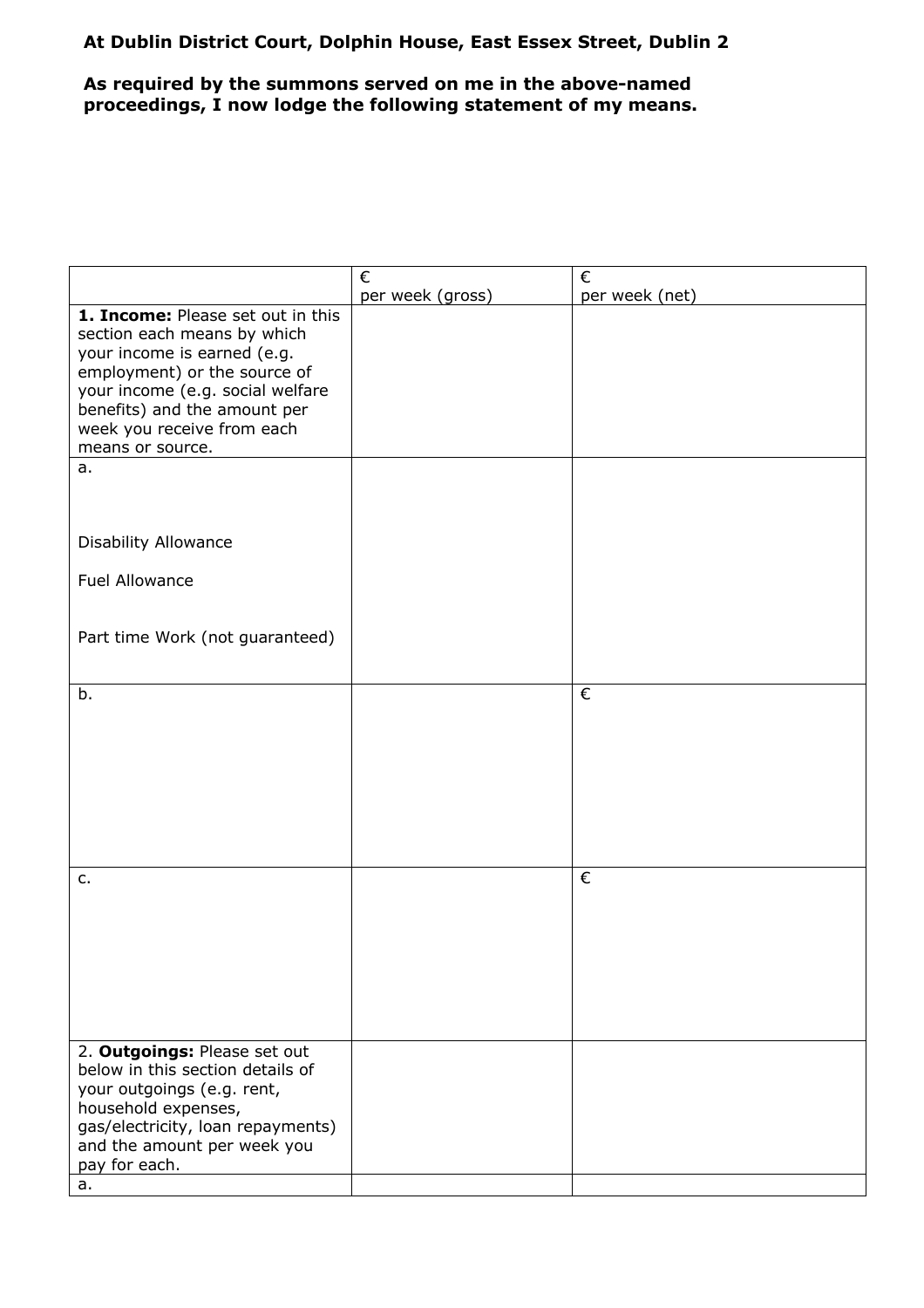| Maintenance Alex                                                     |                |            |
|----------------------------------------------------------------------|----------------|------------|
|                                                                      |                |            |
|                                                                      |                |            |
|                                                                      |                |            |
|                                                                      |                |            |
|                                                                      |                |            |
|                                                                      |                |            |
|                                                                      |                |            |
|                                                                      |                |            |
|                                                                      |                |            |
| b.                                                                   |                | €          |
|                                                                      |                |            |
|                                                                      |                |            |
|                                                                      |                |            |
|                                                                      |                |            |
|                                                                      |                |            |
|                                                                      |                |            |
|                                                                      |                |            |
|                                                                      |                |            |
| c.                                                                   |                | €          |
|                                                                      |                |            |
|                                                                      |                |            |
|                                                                      |                |            |
|                                                                      |                |            |
|                                                                      |                |            |
|                                                                      |                |            |
|                                                                      |                |            |
|                                                                      |                |            |
| 3. Other court orders: Please                                        |                |            |
| set out in this section if you are                                   |                |            |
| at present making payments on                                        |                |            |
| foot of any other court orders                                       |                |            |
| (e.g. other instalment orders,                                       |                |            |
| maintenance etc). If you are,                                        |                |            |
| please give details of the<br>amounts and the reference              |                |            |
| numbers and bring with you to                                        |                |            |
| court copies of any relevant                                         |                |            |
| documents. If you are not, strike                                    |                |            |
| through this section.                                                |                |            |
| a.                                                                   | Reference no.: | €          |
|                                                                      |                |            |
| b.                                                                   | Reference no.: | €          |
|                                                                      |                |            |
|                                                                      | Reference no.: | $\epsilon$ |
| c.                                                                   |                |            |
|                                                                      |                |            |
| 4. Assets: Please give in this                                       |                |            |
| section a description of any                                         |                |            |
| assets which you own (e.g.                                           |                |            |
| money in bank, car etc) and the                                      |                |            |
| approximate value of each. If you<br>have no relevant assets, strike |                |            |
| through this section.                                                |                |            |
|                                                                      |                | €          |
| a.                                                                   |                |            |
|                                                                      |                |            |
|                                                                      |                |            |
|                                                                      |                |            |
|                                                                      |                |            |
|                                                                      |                |            |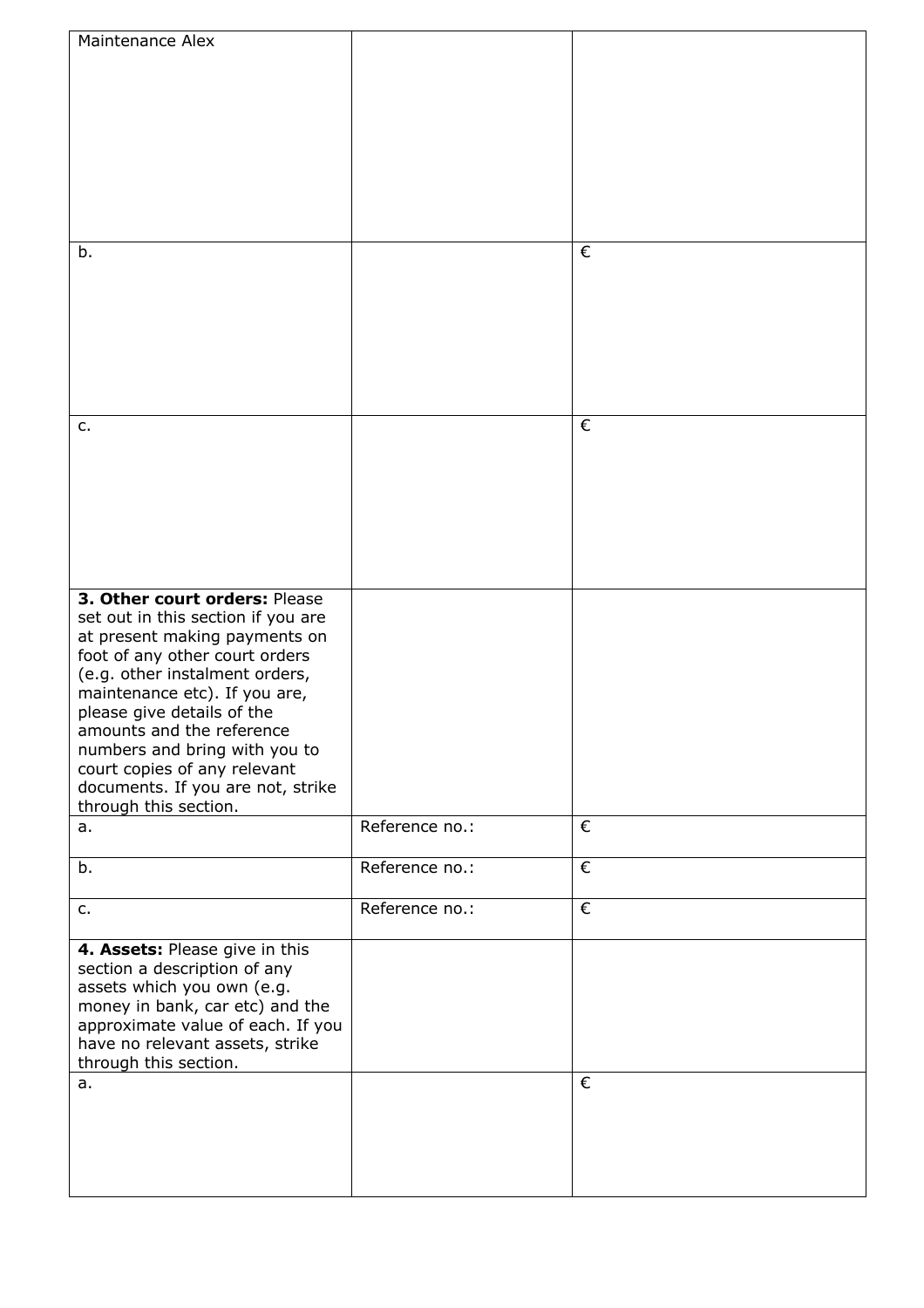| b.                                   |          | $\epsilon$ |
|--------------------------------------|----------|------------|
|                                      |          |            |
|                                      |          |            |
|                                      |          |            |
|                                      |          |            |
| c.                                   |          | €          |
|                                      |          |            |
|                                      |          |            |
|                                      |          |            |
|                                      |          |            |
|                                      |          |            |
|                                      |          |            |
| 5. Other liabilities: Please give    |          |            |
| in this section a description of     |          |            |
| any other liabilities you have       |          |            |
| which you are not currently          |          |            |
| repaying and the approximate         |          |            |
| value of each. If you have no        |          |            |
| relevant liabilities, strike through |          |            |
| this section.                        |          |            |
| a.                                   |          | €          |
|                                      |          |            |
|                                      |          |            |
|                                      |          |            |
|                                      |          |            |
|                                      |          |            |
|                                      |          |            |
| b.                                   |          | €          |
|                                      |          |            |
|                                      |          |            |
|                                      |          |            |
|                                      |          |            |
|                                      |          |            |
| $C_{\bullet}$                        |          | €          |
|                                      |          |            |
|                                      |          |            |
|                                      |          |            |
|                                      |          |            |
|                                      |          |            |
|                                      |          |            |
| 6. Persons for whose support         |          |            |
| I am legally or morally liable:      |          |            |
| Please give details in this section  |          |            |
| of other people who you are          |          |            |
| legally or morally liable to         |          |            |
| support, for example your            |          |            |
| children or any relative who         |          |            |
| relies on you. If there is no        |          |            |
| relevant person, strike through      |          |            |
| this section.                        |          |            |
| Name:                                | Address: | Age:       |
|                                      |          |            |
|                                      |          |            |
|                                      | Address: |            |
| Name:                                |          | Age:       |
|                                      |          |            |
|                                      |          |            |
| Name:                                | Address: | Age:       |
|                                      |          |            |
|                                      |          |            |

I say that, to the best of my knowledge and belief, the particulars given above and on any attached sheet are accurate and true. I understand that if I deliver a statement of